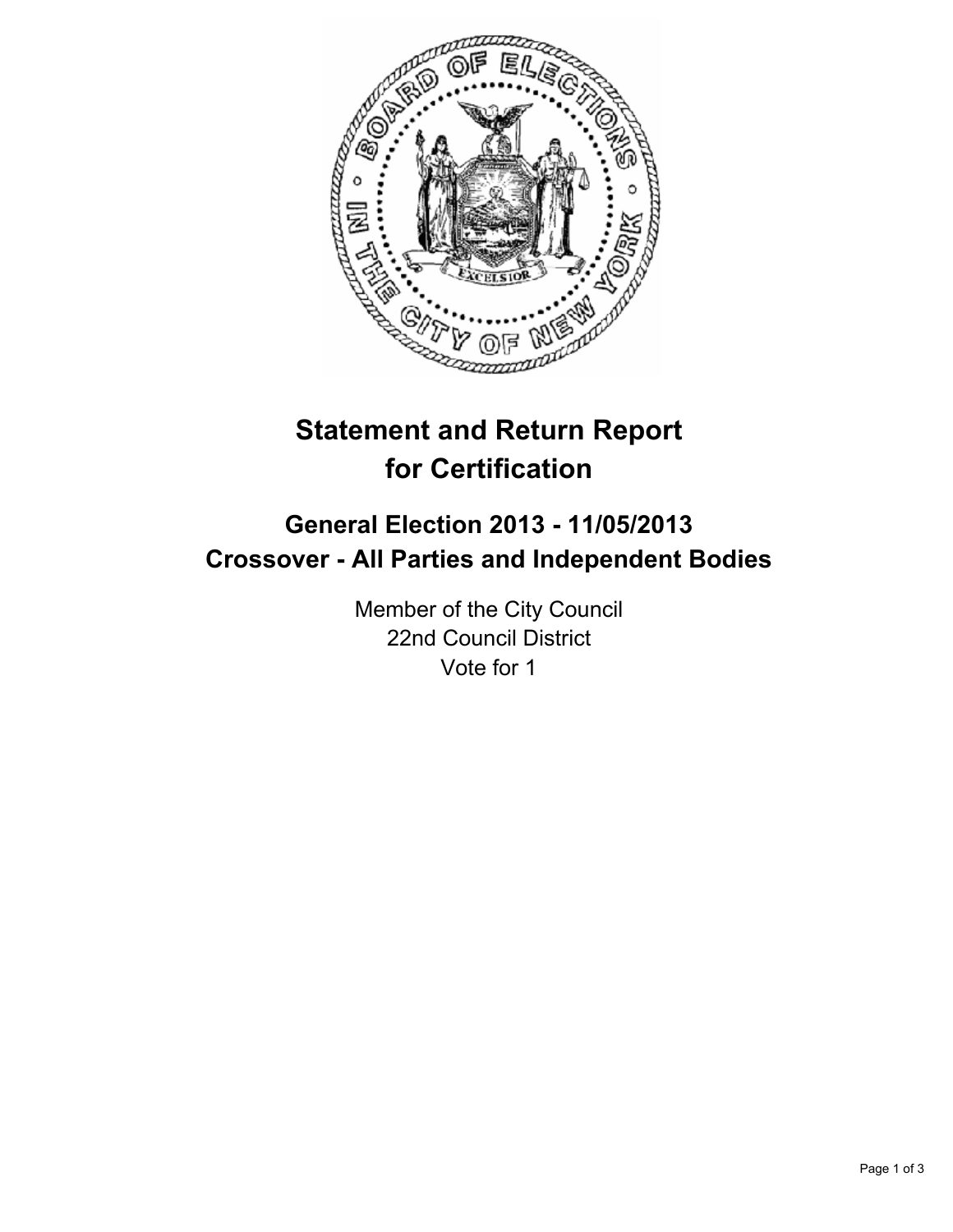

## **Bronx County**

| <b>PUBLIC COUNTER</b>                                    | $\mathbf{0}$ |
|----------------------------------------------------------|--------------|
| <b>EMERGENCY</b>                                         | 0            |
| ABSENTEE/MILITARY                                        | 0            |
| FEDERAL                                                  | 0            |
| <b>SPECIAL PRESIDENTIAL</b>                              | 0            |
| <b>AFFIDAVIT</b>                                         | $\mathbf{0}$ |
| <b>Total Ballots</b>                                     | 0            |
| Less - Inapplicable Federal/Special Presidential Ballots | 0            |
| <b>Total Applicable Ballots</b>                          | 0            |
| COSTA G. CONSTANTINIDES (DEMOCRATIC)                     | 0            |
| DANIEL P. PETERSON (REPUBLICAN)                          | 0            |
| DANIELLE M. DE STEFANO (CONSERVATIVE)                    | $\mathbf{0}$ |
| COSTA G. CONSTANTINIDES (WORKING FAMILIES)               | 0            |
| DANIELLE M. DE STEFANO (INDEPENDENCE)                    | 0            |
| LYNNE SERPE (GREEN)                                      | 0            |
| <b>GERALD F. KANN (POPULIST)</b>                         | $\mathbf{0}$ |
| <b>Total Votes</b>                                       | 0            |

### **Queens County**

| <b>PUBLIC COUNTER</b>                                    | 17,147         |
|----------------------------------------------------------|----------------|
| <b>EMERGENCY</b>                                         | 1              |
| ABSENTEE/MILITARY                                        | 330            |
| <b>FEDERAL</b>                                           | 0              |
| <b>SPECIAL PRESIDENTIAL</b>                              | 0              |
| <b>AFFIDAVIT</b>                                         | 234            |
| <b>Total Ballots</b>                                     | 17,712         |
| Less - Inapplicable Federal/Special Presidential Ballots | 0              |
| <b>Total Applicable Ballots</b>                          | 17,712         |
| COSTA G. CONSTANTINIDES (DEMOCRATIC)                     | 10,171         |
| DANIEL P. PETERSON (REPUBLICAN)                          | 1,884          |
| DANIELLE M. DE STEFANO (CONSERVATIVE)                    | 1,018          |
| COSTA G. CONSTANTINIDES (WORKING FAMILIES)               | 711            |
| DANIELLE M. DE STEFANO (INDEPENDENCE)                    | 295            |
| LYNNE SERPE (GREEN)                                      | 2,461          |
| <b>GERALD F. KANN (POPULIST)</b>                         | 65             |
| ALAN KAECKMEISTER (WRITE-IN)                             | 1              |
| <b>AUSTIN SHAFRAN (WRITE-IN)</b>                         | $\overline{2}$ |
| DENNIS SANCHEZ (WRITE-IN)                                | $\overline{2}$ |
| ELIZABETH CROWLEY (WRITE-IN)                             | $\mathbf{1}$   |
| ELLEN KODADEK (WRITE-IN)                                 | $\mathbf{1}$   |
| JOHN CIAFONE (WRITE-IN)                                  | $\mathbf{1}$   |
| PAUL VALLONE (WRITE-IN)                                  | 5              |
| PETER VALLONE (WRITE-IN)                                 | 3              |
| UNATTRIBUTABLE WRITE-IN (WRITE-IN)                       | 8              |
| <b>Total Votes</b>                                       | 16,629         |
| Unrecorded                                               | 1,083          |